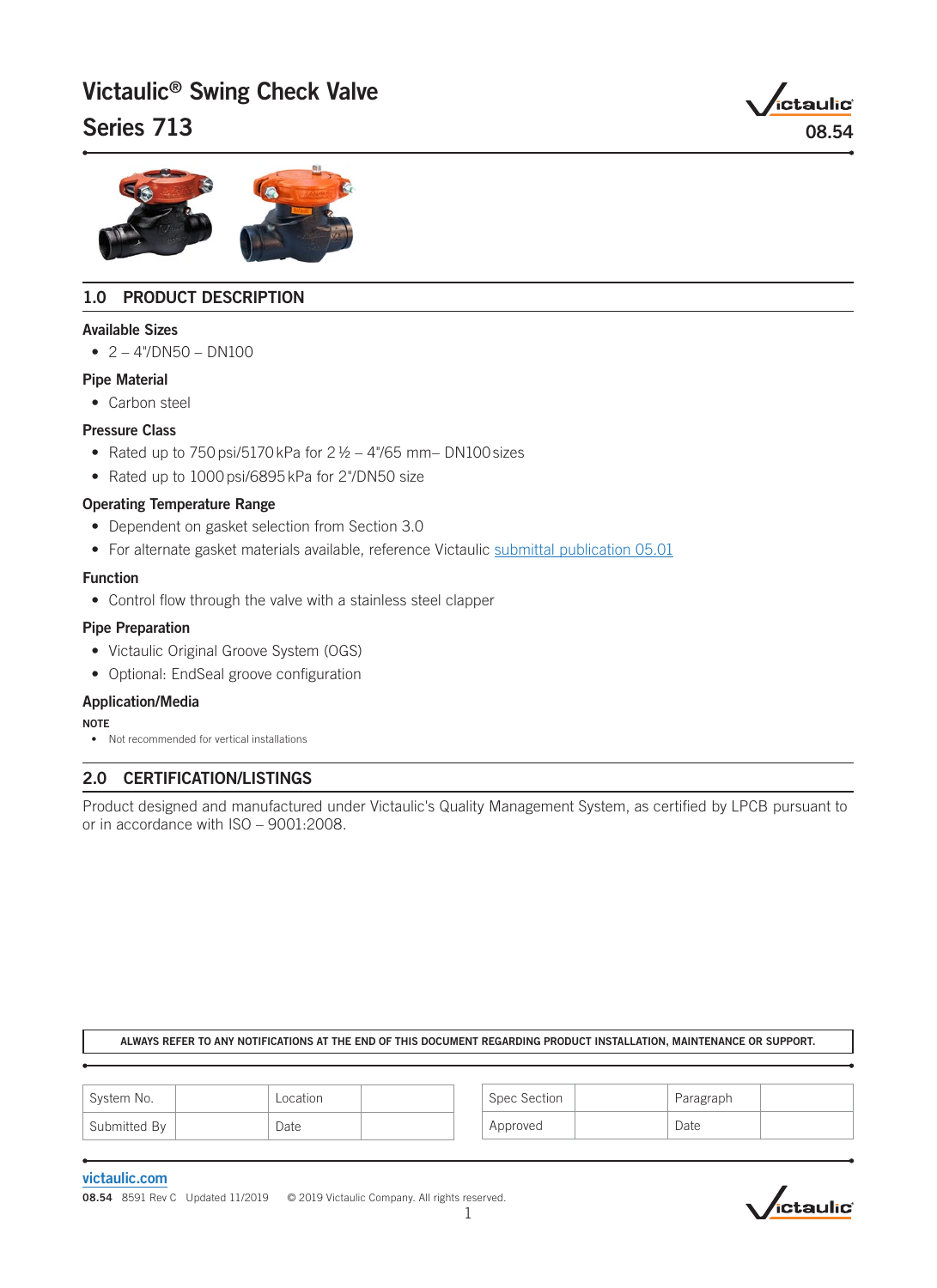## 3.0 MATERIAL SPECIFICATION

Body: Ductile iron conforming to ASTM A536, grade 65-42-12 painted black enamel. Contact Victaulic for other coating options

 $\Box$  Optional Coating: Fusion bonded epoxy

Closure Housing: Ductile iron conforming to ASTM A536, grade 65-45-12, painted.

Access Cap: Ductile iron conforming to ASTM A536, grade 65-45-12, painted. Contact Victaulic for other coating options.

Cap Plug: Pipe plug, square head, Class 300 ASME B16.14, ½ NPT, zinc plated carbon steel.

Clapper: Stainless steel conforming to ASTM A351 Grade CF8M.

Clapper Pin: Type 316 stainless, UNS S31600.

Closure Bolt/Nut: Heat treated carbon steel track-head conforming to ASTM A183, zinc electroplated.

Shaft Plug: Pipe plug, square head, Class 300 ASME B16.14, 1/8 NPT, zinc plated carbon steel.

**Torsion Spring:**  $2\frac{1}{2} - 4$  Type 302/304 stainless steel. No torsion spring in  $2$  size.

#### Seat/Closure Gasket: (specify choice<sup>1</sup>)

### Victaulic Grade "EHP" EPDM

EPDM (Red and Green stripes color code). Temperature range -30ºF to +250ºF/-34ºC to +120ºC. May be specified for hot water service within the specified temperature range plus a variety of dilute acids, oil-free air, and many chemical services. NOT COMPATIBLE FOR USE WITH PETROLEUM SERVICES OR STEAM SERVICES

#### $\Box$  Victaulic Grade "T" Nitrile

Nitrile (Orange stripe color code). Temperature range -20ºF to +180ºF/-29ºC to +82ºC. May be specified for petroleum products, air with oil vapors, and vegetable and mineral oils within the specified temperature range. Not compatible for hot water services over +150ºF/+66ºC or for hot dry air over +140ºF/+60ºC.

Services listed are General Service Guidelines only. It should be noted that there are services for which these gaskets are not compatible. Reference should always be made to the latest [Victaulic Gasket Selection Guide](http://static.victaulic.com/assets/uploads/literature/05.01.pdf) for specific gasket service guidelines and for a listing of services which are not compatible.

D

C

### 4.0 DIMENSIONS

Series 713



|                               | <b>Size</b>                          |                           | <b>Access Cap</b>               |                | <b>Bolt/Nut</b>                   | Working<br><b>Pressure</b> |                    |              | <b>Dimensions</b> |              |              | Weight                |
|-------------------------------|--------------------------------------|---------------------------|---------------------------------|----------------|-----------------------------------|----------------------------|--------------------|--------------|-------------------|--------------|--------------|-----------------------|
| <b>Nominal</b>                | Actual<br>Outside<br><b>Diameter</b> |                           | Acc. Cap                        |                | <b>Size</b>                       | <b>Maximum</b>             | Α<br>End<br>to End | c            | D                 | Е            | F            | Approximate<br>(Each) |
| inches<br>DN                  | inches<br>mm                         | <b>Access</b><br>Cap Size | <b>Coupling</b><br><b>Style</b> | Qty.           | inches                            | psi<br>kPa                 | inches<br>mm       | inches<br>mm | inches<br>mm      | inches<br>mm | inches<br>mm | lb<br>kg              |
| $\overline{2}$<br><b>DN50</b> | 2.375<br>60.3                        | 3"                        | HP-70                           | $\overline{2}$ | $\frac{5}{8} \times 3\frac{1}{2}$ | 1000<br>6895               | 9.00<br>229        | 1.81<br>46   | 4.88<br>124       | 4.38<br>111  | 6.38<br>162  | 11.6<br>55.3          |
| $2\frac{1}{2}$                | 2.875<br>73.0                        | 4"                        | 107N                            | $\overline{2}$ | $\frac{1}{2} \times 3\frac{1}{4}$ | 750<br>5170                | 9.25<br>235        | 2.25<br>57   | 5.50<br>140       | 5.69<br>145  | 7.69<br>195  | 18.0<br>8.2           |
| 3<br><b>DN80</b>              | 3.500<br>88.9                        | 133 mm                    | 107N                            | $\overline{2}$ | M16x4                             | 750<br>5170                | 10.75<br>273       | 2.50<br>64   | 5.75<br>146       | 6.25<br>159  | 9.00<br>229  | 22.5<br>10.2          |
| 4<br><b>DN100</b>             | 4.500<br>114.3                       | 6"                        | 107N                            | $\overline{2}$ | $\frac{5}{8} \times 4$            | 750<br>5170                | 12.00<br>305       | 3.38<br>86   | 7.63<br>194       | 7.96<br>202  | 10.75<br>273 | 38.0<br>17.2          |

08.54 8591 Rev C Updated 11/2019 © 2019 Victaulic Company. All rights reserved.

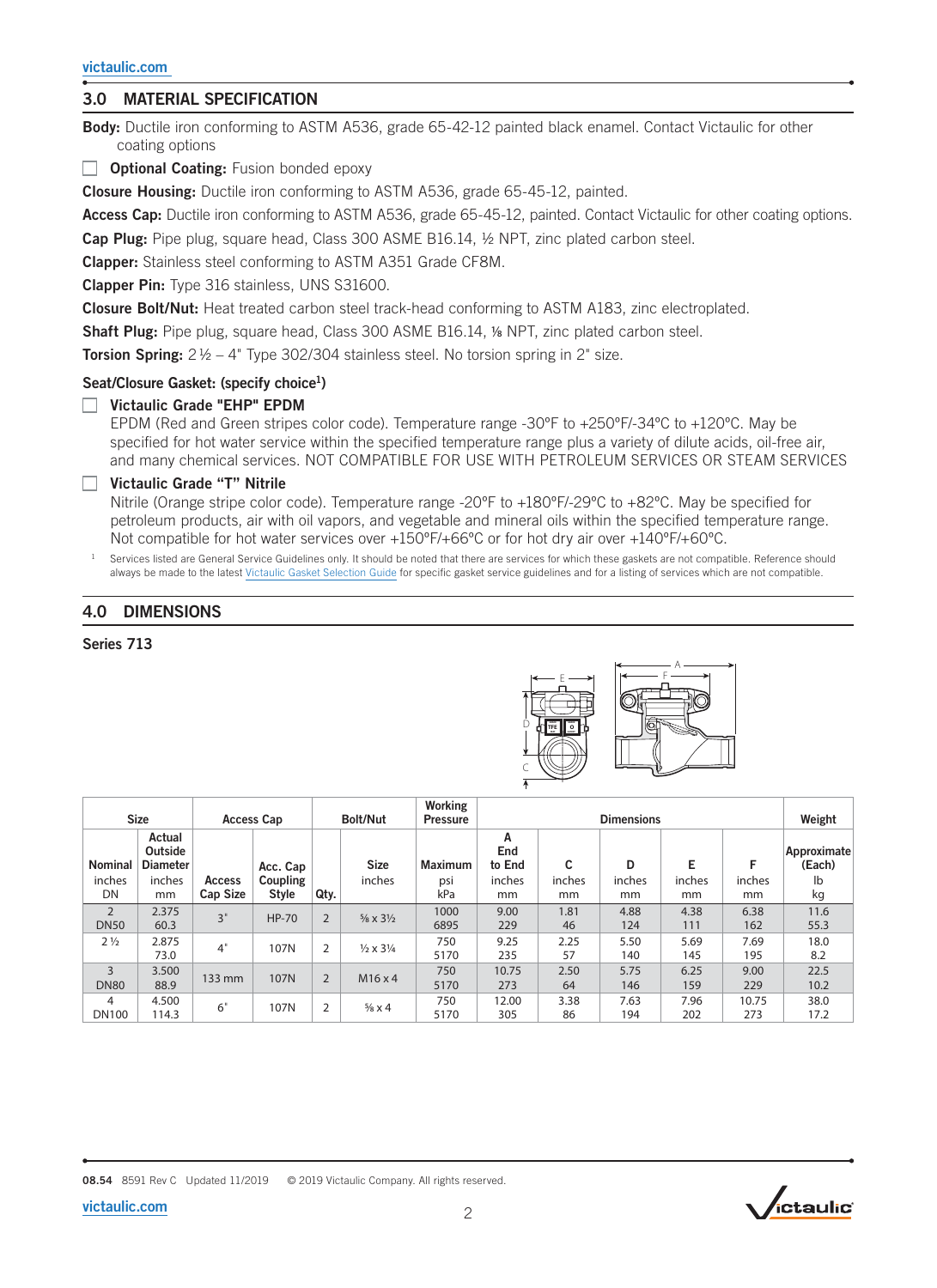# 5.0 PERFORMANCE

#### Cv Values

Cv values for flow of water at +60°F/+16°C with a fully open valve are shown in the tables below.

#### Formulas for C<sub>v</sub> Values:

| $\Delta P = Q^2$                 | Where:                           |
|----------------------------------|----------------------------------|
| C <sup>2</sup>                   | $O = Flow (GPM)$                 |
|                                  | $\Delta P$ = Pressure Drop (psi) |
| $Q = C_v \times \sqrt{\Delta P}$ | $C_{n}$ = Flow Coefficient       |

| <b>Size</b>                    |                                                          | U٧          | <b>Size</b>                    | Сv                                                       |             |
|--------------------------------|----------------------------------------------------------|-------------|--------------------------------|----------------------------------------------------------|-------------|
| <b>Nominal</b><br>inches<br>DN | <b>Actual Outside</b><br><b>Diameter</b><br>inches<br>mm | (Full Open) | <b>Nominal</b><br>inches<br>DN | <b>Actual Outside</b><br><b>Diameter</b><br>inches<br>mm | (Full Open) |
| <b>DN50</b>                    | 2.375<br>60.3                                            | 360         | <b>DN80</b>                    | 3.500<br>88.9                                            | 646         |
| $2\frac{1}{2}$                 | 2.875<br>73.0                                            | 435         | <b>DN100</b>                   | 4.500<br>114.3                                           | 1392        |

### Flow Characteristics



713 Friction Loss: Gallons per Minute vs Delta P (Psi)

#### NOTE

• Placement of check valves too close to sources of unstable flow will shorten the life of the valve and potentially may damage the system. To extend valve life, valves should be installed a reasonable distance downstream from pumps, elbows, expanders, reducers or other similar devices. Sound piping practices dictate a minimum of five (5) times the pipe diameter for general use. Distances between three (3) and five (5) diameters are allowable provided the flow velocity is less than eight (8) feet per second (2.4 mps). Distances less than three (3) diameters are not recommended and will violate the Victaulic product warranty.



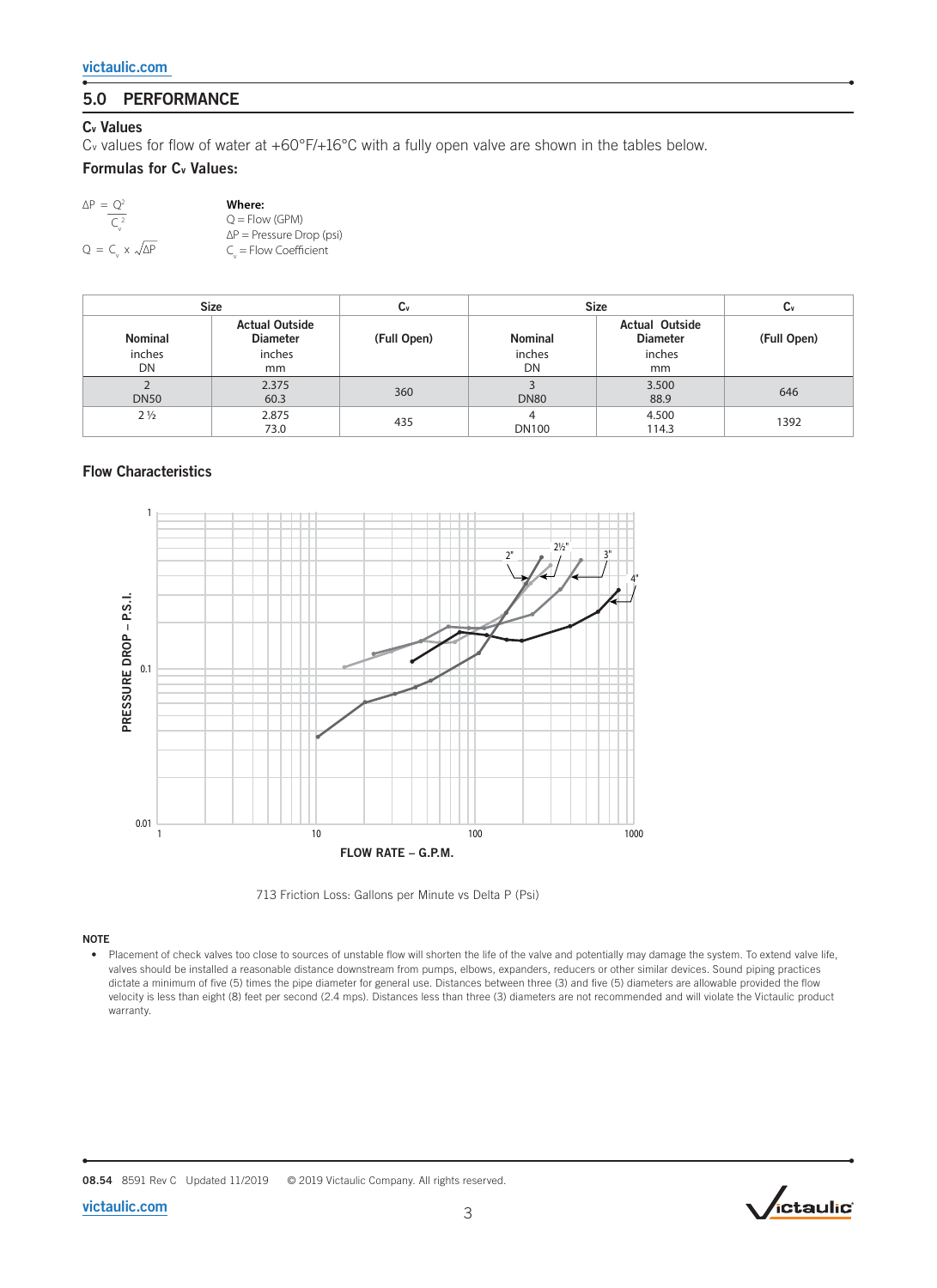## 5.0 PERFORMANCE (CONTINUED)

#### Flow Characteristics



713 Friction Loss: Liters per Minute vs Delta P (kPa)

#### NOTE

• Placement of check valves too close to sources of unstable flow will shorten the life of the valve and potentially may damage the system. To extend valve life, valves should be installed a reasonable distance downstream from pumps, elbows, expanders, reducers or other similar devices. Sound piping practices dictate a minimum of five (5) times the pipe diameter for general use. Distances between three (3) and five (5) diameters are allowable provided the flow velocity is less than eight (8) feet per second (2.4 mps). Distances less than three (3) diameters are not recommended and will violate the Victaulic product warranty.